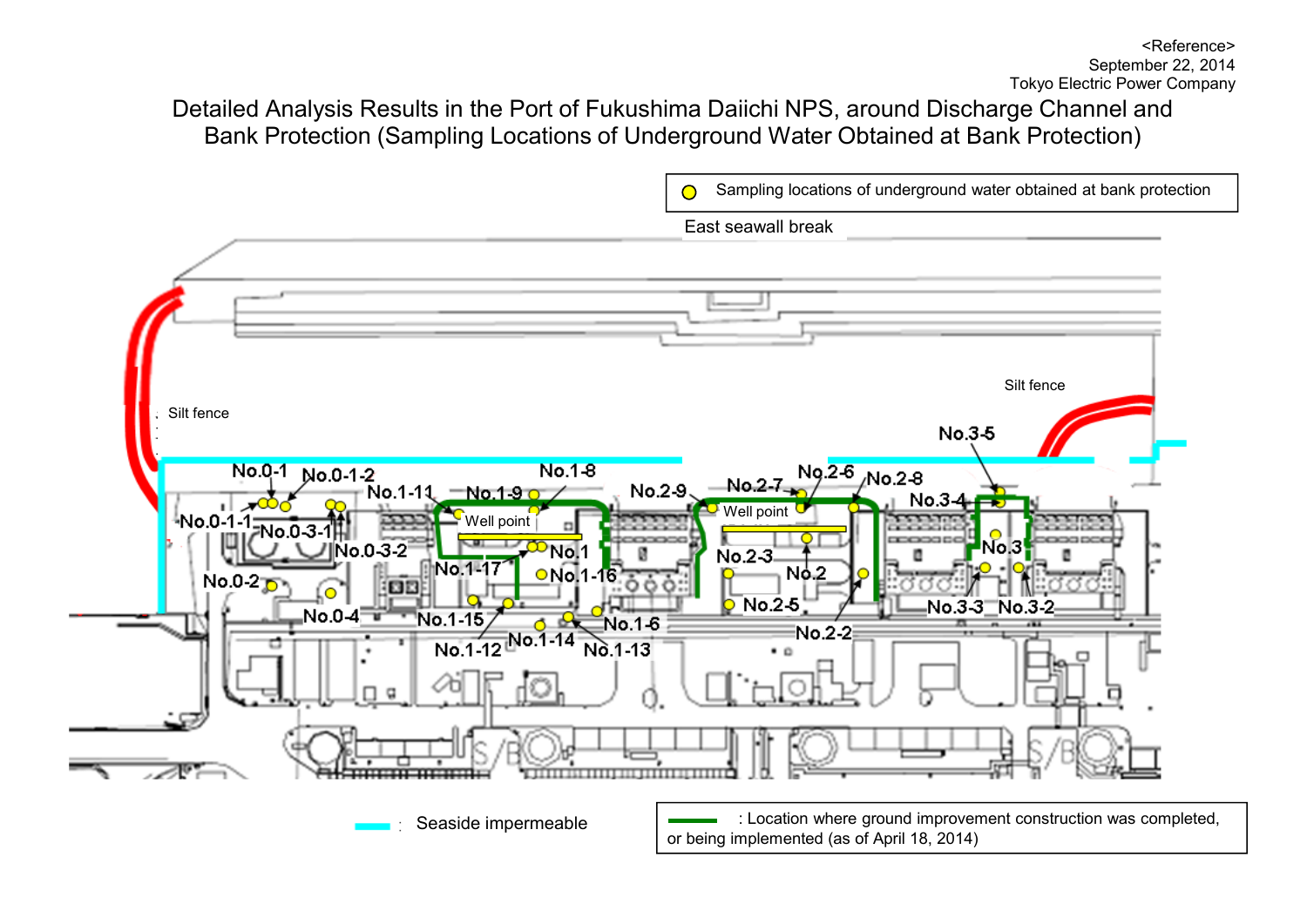### Detailed Analysis Results in the Port of Fukushima Daiichi NPS, around Discharge Channel and Bank Protection (1/4) Underground Water Obtained at Bank Protection

|                          |                                                                                |                                                   |                                                  |                                                   |                                                   |                                                 |                                                 |                                                 |                                                                                |                                                 |                                                  |                                                  |                                                  |                                                  | Unit: Bq/L (exclude chloride)                    |
|--------------------------|--------------------------------------------------------------------------------|---------------------------------------------------|--------------------------------------------------|---------------------------------------------------|---------------------------------------------------|-------------------------------------------------|-------------------------------------------------|-------------------------------------------------|--------------------------------------------------------------------------------|-------------------------------------------------|--------------------------------------------------|--------------------------------------------------|--------------------------------------------------|--------------------------------------------------|--------------------------------------------------|
|                          | Underground<br>water observation<br>hole No.0-1                                | Underground<br>water observation<br>hole No.0-1-2 | Underground<br>water observation<br>hole No.0-2  | Underground<br>water observation<br>hole No.0-3-1 | Underground<br>water observation<br>hole No.0-3-2 | Underground<br>water observation<br>hole No.0-4 | Underground<br>vater observation<br>hole No.1   | Underground<br>vater observation<br>hole No.1-6 | Underground<br>water observation<br>hole No.1-8                                | Underground<br>vater observation<br>hole No.1-9 | Underground<br>vater observation<br>hole No.1-11 | Underground<br>water observation<br>hole No.1-12 | Underground<br>water observation<br>hole No.1-14 | Underground<br>vater observation<br>hole No.1-16 | Underground<br>water observation<br>hole No.1-17 |
| Date of sampling         |                                                                                |                                                   |                                                  |                                                   |                                                   |                                                 |                                                 |                                                 |                                                                                | Sep 18, 2014                                    |                                                  |                                                  |                                                  |                                                  |                                                  |
| Time of sampling         |                                                                                |                                                   |                                                  |                                                   |                                                   |                                                 |                                                 |                                                 |                                                                                | 7:06 AM                                         |                                                  |                                                  |                                                  |                                                  |                                                  |
| Chloride (unit: ppm)     |                                                                                |                                                   |                                                  |                                                   |                                                   |                                                 |                                                 |                                                 |                                                                                | 22                                              |                                                  |                                                  |                                                  |                                                  |                                                  |
| Cs-134 (Approx. 2 years) |                                                                                |                                                   |                                                  |                                                   |                                                   |                                                 |                                                 |                                                 |                                                                                |                                                 |                                                  |                                                  |                                                  |                                                  |                                                  |
| Cs-137 (Approx.30 years) |                                                                                |                                                   |                                                  |                                                   |                                                   |                                                 |                                                 |                                                 |                                                                                |                                                 |                                                  |                                                  |                                                  |                                                  |                                                  |
|                          |                                                                                |                                                   |                                                  |                                                   |                                                   |                                                 |                                                 |                                                 |                                                                                |                                                 |                                                  |                                                  |                                                  |                                                  |                                                  |
| The                      |                                                                                |                                                   |                                                  |                                                   |                                                   |                                                 |                                                 |                                                 |                                                                                |                                                 |                                                  |                                                  |                                                  |                                                  |                                                  |
| other y                  |                                                                                |                                                   |                                                  |                                                   |                                                   |                                                 |                                                 |                                                 |                                                                                |                                                 |                                                  |                                                  |                                                  |                                                  |                                                  |
|                          |                                                                                |                                                   |                                                  |                                                   |                                                   |                                                 |                                                 |                                                 |                                                                                |                                                 |                                                  |                                                  |                                                  |                                                  |                                                  |
| Gross $\beta$            |                                                                                |                                                   |                                                  |                                                   |                                                   |                                                 |                                                 |                                                 |                                                                                | ND(22)                                          |                                                  |                                                  |                                                  |                                                  |                                                  |
| H-3 (Approx. 12 years)   |                                                                                |                                                   |                                                  |                                                   |                                                   |                                                 |                                                 |                                                 |                                                                                | ND(110)                                         |                                                  |                                                  |                                                  |                                                  |                                                  |
| Sr-90 Approx. 29 years   |                                                                                |                                                   |                                                  |                                                   |                                                   |                                                 |                                                 |                                                 |                                                                                |                                                 |                                                  |                                                  |                                                  |                                                  |                                                  |
|                          |                                                                                |                                                   |                                                  |                                                   |                                                   |                                                 |                                                 |                                                 |                                                                                |                                                 |                                                  |                                                  |                                                  |                                                  |                                                  |
|                          | Groundwater<br>pumped up from<br>the well point<br>(between Unit 1<br>and $2)$ | Underground<br>vater observation<br>hole No.2     | Underground<br>water observation<br>hole No.2-2* | Underground<br>ater observation<br>hole No.2-3    | Underground<br>vater observation<br>hole No.2-5   | Underground<br>water observation<br>hole No.2-6 | Underground<br>vater observation<br>hole No.2-7 | Underground<br>vater observation<br>hole No.2-8 | Groundwater<br>pumped up from<br>the well point<br>(between Unit 2<br>and $3)$ | Underground<br>vater observation<br>hole No.3   | Underground<br>vater observation<br>hole No.3-2  | Underground<br>water observation<br>hole No.3-3  | Underground<br>vater observatior<br>hole No.3-4  | Underground<br>vater observation<br>hole No.3-5  |                                                  |
| Date of sampling         |                                                                                | Sep 17, 2014                                      | Sep 17, 2014                                     | Sep 17, 2014                                      |                                                   | Sep 18, 2014                                    | Sep 19, 2014                                    | Sep 17, 2014                                    | Sep 17, 2014                                                                   | Sep 17, 2014                                    | Sep 17, 2014                                     | Sep 17, 2014                                     | Sep 17, 2014                                     | Sep 17, 2014                                     |                                                  |
| Time of sampling         |                                                                                | 8:54 AM                                           | 11:03 AM                                         | 9:27 AM                                           |                                                   | 8:47 AM                                         | 8:30 AM                                         | 10:13 AM                                        | 10:00 AM                                                                       | 9:10 AM                                         | 9:57 AM                                          | 10:30 AM                                         | 9:27 AM                                          | 9:25 AM                                          |                                                  |
| Chloride (unit: ppm)     |                                                                                |                                                   |                                                  |                                                   |                                                   |                                                 | 900                                             |                                                 |                                                                                |                                                 |                                                  |                                                  |                                                  | 950                                              |                                                  |
| Cs-134 (Approx. 2 years) |                                                                                | ND(0.40)                                          |                                                  | ND(0.37)                                          |                                                   | ND(0.39)                                        | 0.52                                            | ND(0.33)                                        | ND(0.93)                                                                       | 1.1                                             | 16                                               | 41                                               | 2.1                                              |                                                  |                                                  |
| Cs-137 (Approx.30 years) |                                                                                | ND(0.57)                                          |                                                  | ND(0.50)                                          |                                                   | ND(0.50)                                        | 1.3                                             | 0.56                                            | ND(1.0)                                                                        | 2.5                                             | 43                                               | 150                                              | 11                                               |                                                  |                                                  |
|                          |                                                                                |                                                   |                                                  |                                                   |                                                   |                                                 |                                                 |                                                 |                                                                                |                                                 |                                                  |                                                  |                                                  |                                                  |                                                  |
| The                      |                                                                                |                                                   |                                                  |                                                   |                                                   |                                                 |                                                 |                                                 |                                                                                |                                                 |                                                  |                                                  |                                                  |                                                  |                                                  |
| other y                  |                                                                                |                                                   |                                                  |                                                   |                                                   |                                                 |                                                 |                                                 |                                                                                |                                                 |                                                  |                                                  |                                                  |                                                  |                                                  |
|                          |                                                                                |                                                   |                                                  |                                                   |                                                   |                                                 |                                                 |                                                 |                                                                                |                                                 |                                                  |                                                  |                                                  |                                                  |                                                  |
| Gross $\beta$            |                                                                                | 180                                               | 400                                              | 830                                               |                                                   | 2,400                                           | 1,000                                           | 4,900                                           | 110,000                                                                        | ND(18)                                          | 2,500                                            | 3,800                                            | 21                                               | 43                                               |                                                  |
| H-3 (Approx. 12 years)   |                                                                                | 680                                               | 370                                              | 770                                               |                                                   | 960                                             | 670                                             | 1,500                                           | 8,800                                                                          | ND(110)                                         | 2,100                                            | 1,700                                            | ND(110)                                          | ND(110)                                          |                                                  |
| Sr-90 Approx, 29 years   |                                                                                |                                                   |                                                  |                                                   |                                                   |                                                 |                                                 |                                                 |                                                                                |                                                 |                                                  |                                                  |                                                  |                                                  |                                                  |

\* Data announced this time is provided in a thick-frame. The other data was announced on September 18, 19 and 20.

\* "ND" indicates that the measurement result is below the detection limit, and the detection limit of each nuclide is provided in parentheses, except "the other"

\* "-" indicates that the measurement was out of range.

As of No. 1-9, 2-5, and 3-5, γwas not measured because they are samlpled by sampler. Gross βwere measured after filtation for references.

\* The results are for a reference, since the water was highly turbid. (Gross β were measured after filtration.)

\*1 The highest measurement value (compared to the previous values provided in the handouts published in 'Detailed Analysis Results in the Port of Fukushima Daiichi NPS, around Discharge Channel and Bank Protection')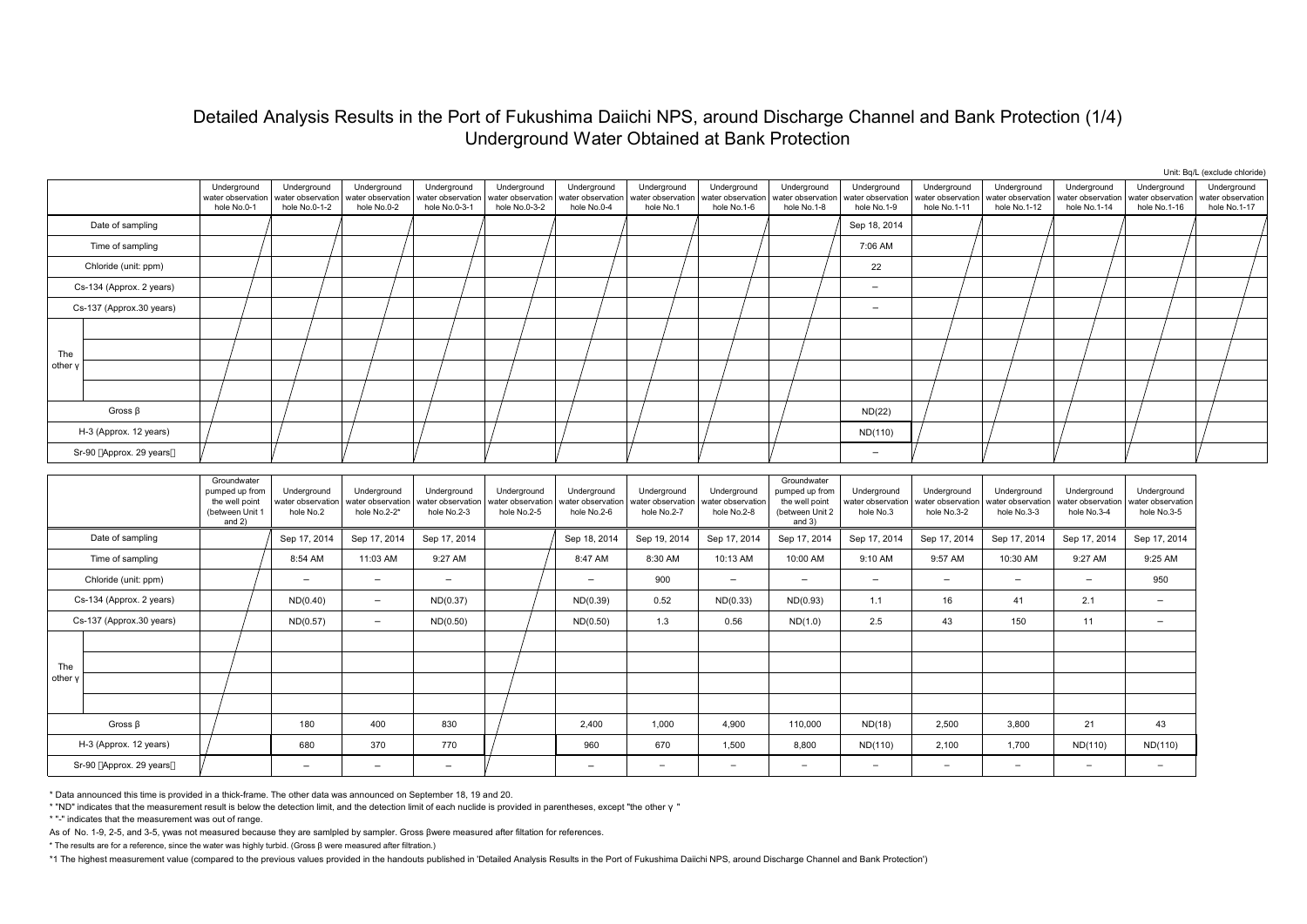# Detailed Analysis Results in the Port of Fukushima Daiichi NPS, around Discharge Channel and Bank Protection (2/4) Underground Water Obtained at Bank Protection

|         |                          |                                                                                |                                                   |                                                  |                                                   |                                                   |                                                 |                                                 |                                                 |                                                                                |                                                 |                                                  |                                                  |                                                  |                                                  | Unit: Bq/L (exclude chloride)                    |
|---------|--------------------------|--------------------------------------------------------------------------------|---------------------------------------------------|--------------------------------------------------|---------------------------------------------------|---------------------------------------------------|-------------------------------------------------|-------------------------------------------------|-------------------------------------------------|--------------------------------------------------------------------------------|-------------------------------------------------|--------------------------------------------------|--------------------------------------------------|--------------------------------------------------|--------------------------------------------------|--------------------------------------------------|
|         |                          | Underground<br>water observation<br>hole No.0-1                                | Underground<br>water observation<br>hole No.0-1-2 | Underground<br>water observation<br>hole No.0-2  | Underground<br>water observation<br>hole No.0-3-1 | Underground<br>water observation<br>hole No.0-3-2 | Underground<br>water observation<br>hole No.0-4 | Underground<br>water observation<br>hole No.1   | Underground<br>water observation<br>hole No.1-6 | Underground<br>water observation<br>hole No.1-8                                | Underground<br>water observation<br>hole No.1-9 | Underground<br>vater observation<br>hole No.1-11 | Underground<br>water observation<br>hole No.1-12 | Underground<br>water observation<br>hole No.1-14 | Underground<br>water observation<br>hole No.1-16 | Underground<br>water observation<br>hole No.1-17 |
|         | Date of sampling         | Sep 21, 2014                                                                   | 41,903                                            | Sep 21, 2014                                     | Sep 21, 2014                                      |                                                   | Sep 21, 2014                                    |                                                 |                                                 |                                                                                | Sep 21, 2014                                    |                                                  |                                                  |                                                  |                                                  |                                                  |
|         | Time of sampling         | 11:03 AM                                                                       | 10:20 AM                                          | 9:38 AM                                          | 10:01 AM                                          |                                                   | 9:01 AM                                         |                                                 |                                                 |                                                                                | 7:04 AM                                         |                                                  |                                                  |                                                  |                                                  |                                                  |
|         | Chloride (unit: ppm)     |                                                                                |                                                   |                                                  |                                                   |                                                   |                                                 |                                                 |                                                 |                                                                                | 19                                              |                                                  |                                                  |                                                  |                                                  |                                                  |
|         | Cs-134 (Approx. 2 years) | 22                                                                             | ND(0.38)                                          | ND(0.43)                                         | ND(0.35)                                          |                                                   | ND(0.41)                                        |                                                 |                                                 |                                                                                |                                                 |                                                  |                                                  |                                                  |                                                  |                                                  |
|         | Cs-137 (Approx.30 years) | 69                                                                             | ND(0.49)                                          | ND(0.54)                                         | ND(0.50)                                          |                                                   | ND(0.53)                                        |                                                 |                                                 |                                                                                |                                                 |                                                  |                                                  |                                                  |                                                  |                                                  |
|         |                          |                                                                                |                                                   |                                                  |                                                   |                                                   |                                                 |                                                 |                                                 |                                                                                |                                                 |                                                  |                                                  |                                                  |                                                  |                                                  |
| The     |                          |                                                                                |                                                   |                                                  |                                                   |                                                   |                                                 |                                                 |                                                 |                                                                                |                                                 |                                                  |                                                  |                                                  |                                                  |                                                  |
| other y |                          |                                                                                |                                                   |                                                  |                                                   |                                                   |                                                 |                                                 |                                                 |                                                                                |                                                 |                                                  |                                                  |                                                  |                                                  |                                                  |
|         |                          |                                                                                |                                                   |                                                  |                                                   |                                                   |                                                 |                                                 |                                                 |                                                                                |                                                 |                                                  |                                                  |                                                  |                                                  |                                                  |
|         | Gross $\beta$            | 210                                                                            | ND(18)                                            | ND(18)                                           | ND(18)                                            |                                                   | ND(18)                                          |                                                 |                                                 |                                                                                | ND(18)                                          |                                                  |                                                  |                                                  |                                                  |                                                  |
|         | H-3 (Approx. 12 years)   | Under analysis                                                                 | Under analysis                                    | Under analysis                                   | Under analysis                                    |                                                   | Under analysis                                  |                                                 |                                                 |                                                                                | Under analysis                                  |                                                  |                                                  |                                                  |                                                  |                                                  |
|         | Sr-90 Approx. 29 years   |                                                                                |                                                   |                                                  |                                                   |                                                   |                                                 |                                                 |                                                 |                                                                                |                                                 |                                                  |                                                  |                                                  |                                                  |                                                  |
|         |                          | Groundwater<br>pumped up from<br>the well point<br>(between Unit 1<br>and $2)$ | Underground<br>water observation<br>hole No.2     | Underground<br>water observation<br>hole No.2-2* | Underground<br>water observation<br>hole No.2-3   | Underground<br>vater observation<br>hole No.2-5   | Underground<br>water observation<br>hole No.2-6 | Underground<br>water observation<br>hole No.2-7 | Underground<br>vater observation<br>hole No.2-8 | Groundwater<br>pumped up from<br>the well point<br>(between Unit 2<br>and $3)$ | Underground<br>water observation<br>hole No.3   | Underground<br>vater observation<br>hole No.3-2  | Underground<br>vater observation<br>hole No.3-3  | Underground<br>water observation<br>hole No.3-4  | Underground<br>ater observation<br>hole No.3-5   |                                                  |
|         | Date of sampling         |                                                                                | Sep 21, 2014                                      | Sep 21, 2014                                     | Sep 21, 2014                                      |                                                   |                                                 | Sep 21, 2014                                    | Sep 21, 2014                                    | Sep 21, 2014                                                                   |                                                 |                                                  |                                                  |                                                  |                                                  |                                                  |
|         | Time of sampling         |                                                                                | 9:06 AM                                           | 11:03 AM                                         | 9:40 AM                                           |                                                   |                                                 | 10:01 AM                                        | 10:15 AM                                        | 10:00 AM                                                                       |                                                 |                                                  |                                                  |                                                  |                                                  |                                                  |
|         | Chloride (unit: ppm)     |                                                                                |                                                   |                                                  |                                                   |                                                   |                                                 | 900                                             |                                                 |                                                                                |                                                 |                                                  |                                                  |                                                  |                                                  |                                                  |
|         | Cs-134 (Approx. 2 years) |                                                                                | ND(0.40)                                          |                                                  | ND(0.40)                                          |                                                   |                                                 | ND(0.42)                                        | ND(0.42)                                        | ND(0.59)                                                                       |                                                 |                                                  |                                                  |                                                  |                                                  |                                                  |
|         | Cs-137 (Approx.30 years) |                                                                                | 0.45                                              |                                                  | ND(0.48)                                          |                                                   |                                                 | 1.2                                             | ND(0.54)                                        | 0.86                                                                           |                                                 |                                                  |                                                  |                                                  |                                                  |                                                  |
|         |                          |                                                                                |                                                   |                                                  |                                                   |                                                   |                                                 |                                                 |                                                 |                                                                                |                                                 |                                                  |                                                  |                                                  |                                                  |                                                  |
| The     |                          |                                                                                |                                                   |                                                  |                                                   |                                                   |                                                 |                                                 |                                                 |                                                                                |                                                 |                                                  |                                                  |                                                  |                                                  |                                                  |
| other v |                          |                                                                                |                                                   |                                                  |                                                   |                                                   |                                                 |                                                 |                                                 |                                                                                |                                                 |                                                  |                                                  |                                                  |                                                  |                                                  |

180 | 380 | 770 | / | / | 890 | 5.000 | 100.000 Under analysis | Under analysis | Under analysis | Under analysis | Under analysis | Under analysis | Under analysis | Under analysis | Under analysis | Under analysis | Under analysis | Under analysis | Under analysis | U

\* "ND" indicates that the measurement result is below the detection limit, and the detection limit of each nuclide is provided in parentheses, except "the other"

\* "-" indicates that the measurement was out of range.

Sr-90 Approx. 29 years

Gross β H-3 (Approx. 12 years)

(Note) As of No. 1-9, 2-5, and 3-5, was not measured because they are samlpled by sampler. Gross were measured after filtation for references.

\* The results are for a reference, since the water was highly turbid. (Gross β were measured after filtration.)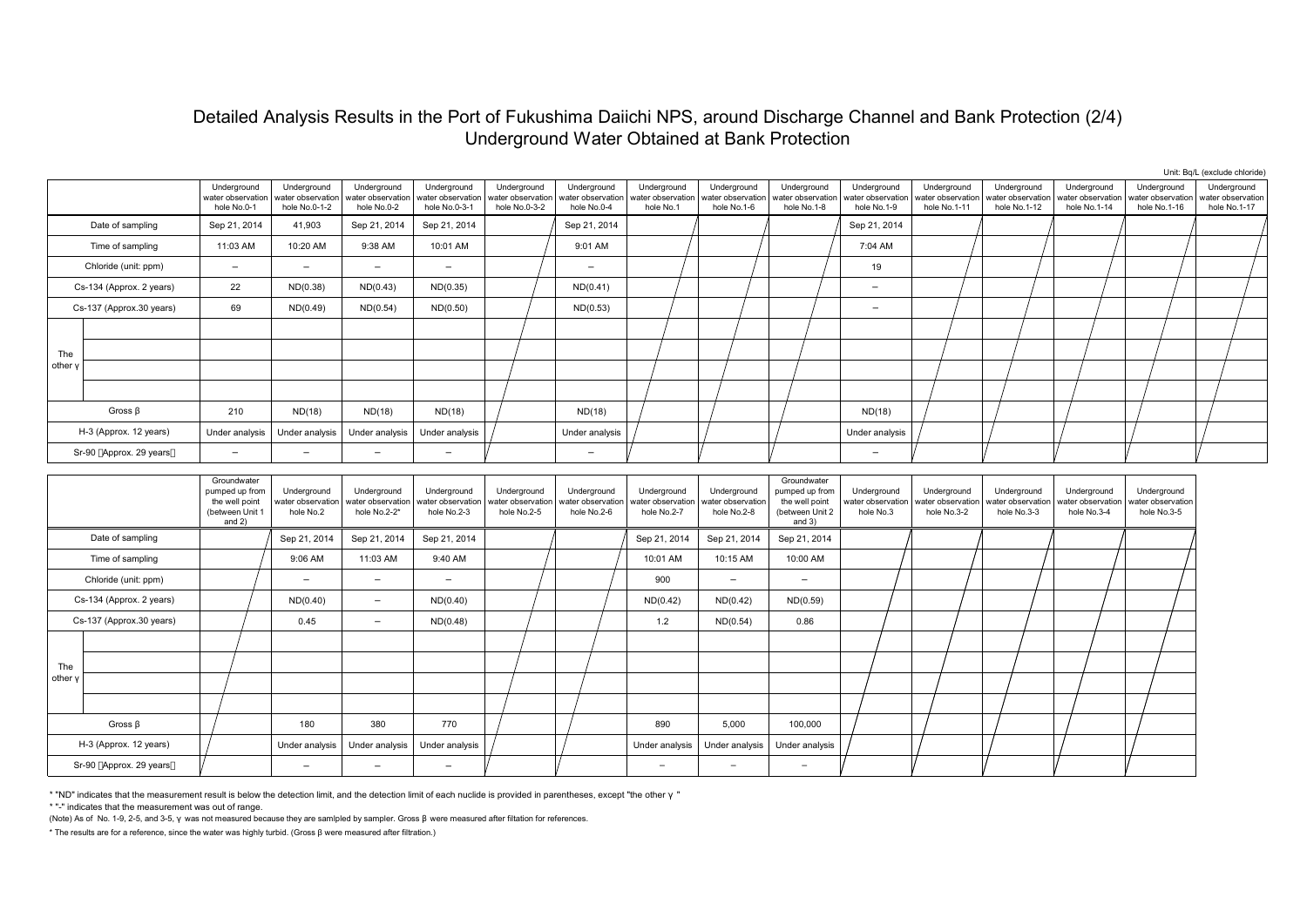Detailed Analysis Results in the Port of Fukushima Daiichi NPS, around Discharge Channel and Bank Protection (Sampling Locations of Seawater)

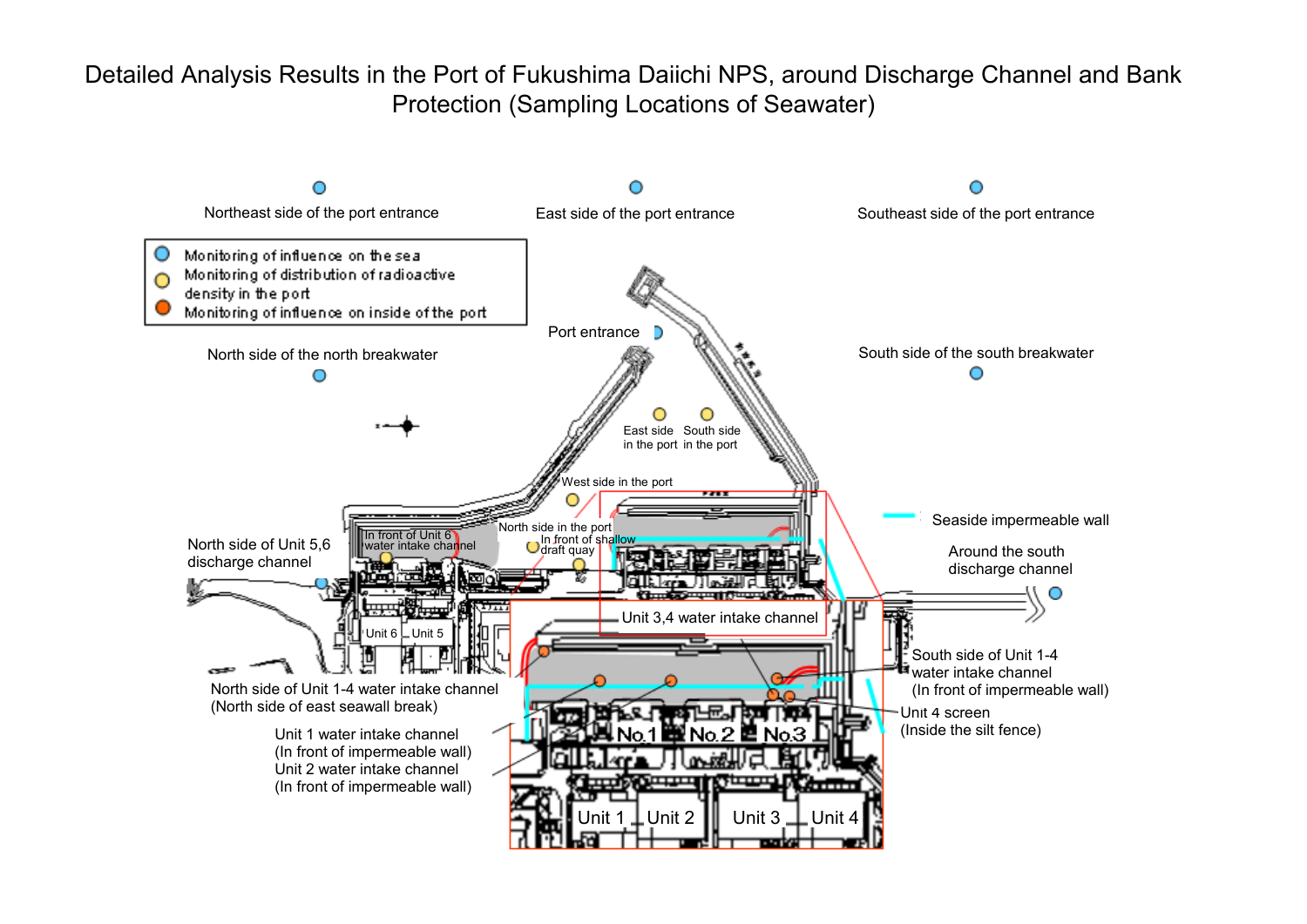# Detailed Analysis Results in the Port of Fukushima Daiichi NPS, around Discharge Channel and Bank Protection (3/4) Seawater

|                         | 1F, North side of<br>Unit 5,6<br>discharge<br>channel | 1F, In front of<br>Unit 6 water<br>intake channel | 1F, In front of<br>shallow draft<br>quay | 1F, North side of<br>Unit 1-4 water<br>intake channel<br>(north side of<br>East Seawall<br>Break) | 1F, In front of<br>wall) | 1F, In front of<br>Unit 1 discharge Unit 2 discharge<br>channel (in front channel (in front<br>of impermeable of impermeable<br>wall) | 1F, Between the<br>water intake<br>channel of Unit<br>3 and Unit 4 | 1F, Unit 4<br>Screen<br>(Inside the Silt<br>Fence) | 1F, South side<br>of Unit 1-4 water<br>intake channel<br>(In front of<br>impermeable<br>wall) | 1F, Around the<br>south discharge<br>channel | Density<br>Limit<br>Specified<br>by the<br>Reactor<br>Regulation | <b>WHO</b><br>Guidelines<br>drinking-<br>water<br>quality |
|-------------------------|-------------------------------------------------------|---------------------------------------------------|------------------------------------------|---------------------------------------------------------------------------------------------------|--------------------------|---------------------------------------------------------------------------------------------------------------------------------------|--------------------------------------------------------------------|----------------------------------------------------|-----------------------------------------------------------------------------------------------|----------------------------------------------|------------------------------------------------------------------|-----------------------------------------------------------|
| Date of Sampling        |                                                       |                                                   |                                          |                                                                                                   |                          |                                                                                                                                       |                                                                    |                                                    |                                                                                               |                                              |                                                                  |                                                           |
| Time of sampling        |                                                       |                                                   |                                          |                                                                                                   |                          |                                                                                                                                       |                                                                    |                                                    |                                                                                               |                                              |                                                                  |                                                           |
| Cs-134(Approx. 2 years) |                                                       |                                                   |                                          |                                                                                                   |                          |                                                                                                                                       |                                                                    |                                                    |                                                                                               |                                              | 60                                                               | 10                                                        |
| Cs-137(Approx.30 years) |                                                       |                                                   |                                          |                                                                                                   |                          |                                                                                                                                       |                                                                    |                                                    |                                                                                               |                                              | 90                                                               | 10 <sup>°</sup>                                           |
| Gross $\beta$           |                                                       |                                                   |                                          |                                                                                                   |                          |                                                                                                                                       |                                                                    |                                                    |                                                                                               |                                              |                                                                  |                                                           |
| H-3 (Approx. 12 years)  |                                                       |                                                   |                                          |                                                                                                   |                          |                                                                                                                                       |                                                                    |                                                    |                                                                                               |                                              | 60,000                                                           | 10,000                                                    |
| Sr-90 Approx. 29 years  |                                                       |                                                   |                                          |                                                                                                   |                          |                                                                                                                                       |                                                                    |                                                    |                                                                                               |                                              | 30                                                               | 10                                                        |

Unit: Bq/L

Unit: Bq/L

|                         |                      |              |                                                                                 |              |              |                                          |                                           |                                   |                                           |                                          |                                                                  | UTIIL DYL                                                 |
|-------------------------|----------------------|--------------|---------------------------------------------------------------------------------|--------------|--------------|------------------------------------------|-------------------------------------------|-----------------------------------|-------------------------------------------|------------------------------------------|------------------------------------------------------------------|-----------------------------------------------------------|
|                         | 1F, Port<br>entrance | the port     | 1F, East side in 11F, West side in 1F, North side in 1F, South side<br>the port | the port     | in the port  | North side of the<br>north<br>breakwater | Northeast side<br>of the port<br>entrance | East side of the<br>port entrance | Southeast side<br>of the port<br>entrance | South side of<br>the south<br>breakwater | Density<br>Limit<br>Specified<br>by the<br>Reactor<br>Regulation | WHO<br>Guidelines<br>for<br>drinking-<br>water<br>quality |
| Date of Sampling        | Sep 17, 2014         | Sep 17, 2014 | Sep 17, 2014                                                                    | Sep 17, 2014 | Sep 17, 2014 |                                          |                                           |                                   |                                           |                                          |                                                                  |                                                           |
| Time of sampling        | 5:09 AM              | 5:18 AM      | 5:30 AM                                                                         | 5:35 AM      | 5:14 AM      |                                          |                                           |                                   |                                           |                                          |                                                                  |                                                           |
| Cs-134(Approx. 2 years) | ND(1.2)              | ND(1.5)      | ND(1.2)                                                                         | ND(1.1)      | ND(1.5)      |                                          |                                           |                                   |                                           |                                          | 60                                                               | 10                                                        |
| Cs-137(Approx.30 years) | 2.0                  | 3.2          | ND(1.3)                                                                         | 1.2          | ND(1.5)      |                                          |                                           |                                   |                                           |                                          | 90                                                               | 10                                                        |
| Gross $\beta$           | ND(17)               | ND(17)       | ND(17)                                                                          | ND(17)       | ND(17)       |                                          |                                           |                                   |                                           |                                          |                                                                  |                                                           |
| H-3 (Approx. 12 years)  | 6.3                  | 5.3          | 2.5                                                                             | ND(1.9)      | 4.0          |                                          |                                           |                                   |                                           |                                          | 60,000                                                           | 10,000                                                    |
| Sr-90 Approx. 29 years  |                      |              |                                                                                 |              |              |                                          |                                           |                                   |                                           |                                          | 30                                                               | 10                                                        |

\* Data announced this time is provided in a thick-frame. The other data was announced on September 18.

\* "ND" indicates that the measurement result is below the detection limit, and the detection limit of each nuclide is provided in parentheses.

\* "-" indicates that the measurement was out of range.

\* Density Limit Specified by the Rule for the Installation, Operation, etc. of Commercial Nuclear Power Reactors (the density limit in the water outside the surrounding monitored areas is provided in section 6 of Appendix 2 [the amount is converted from Bq/cm<sup>3</sup> to Bq/L]).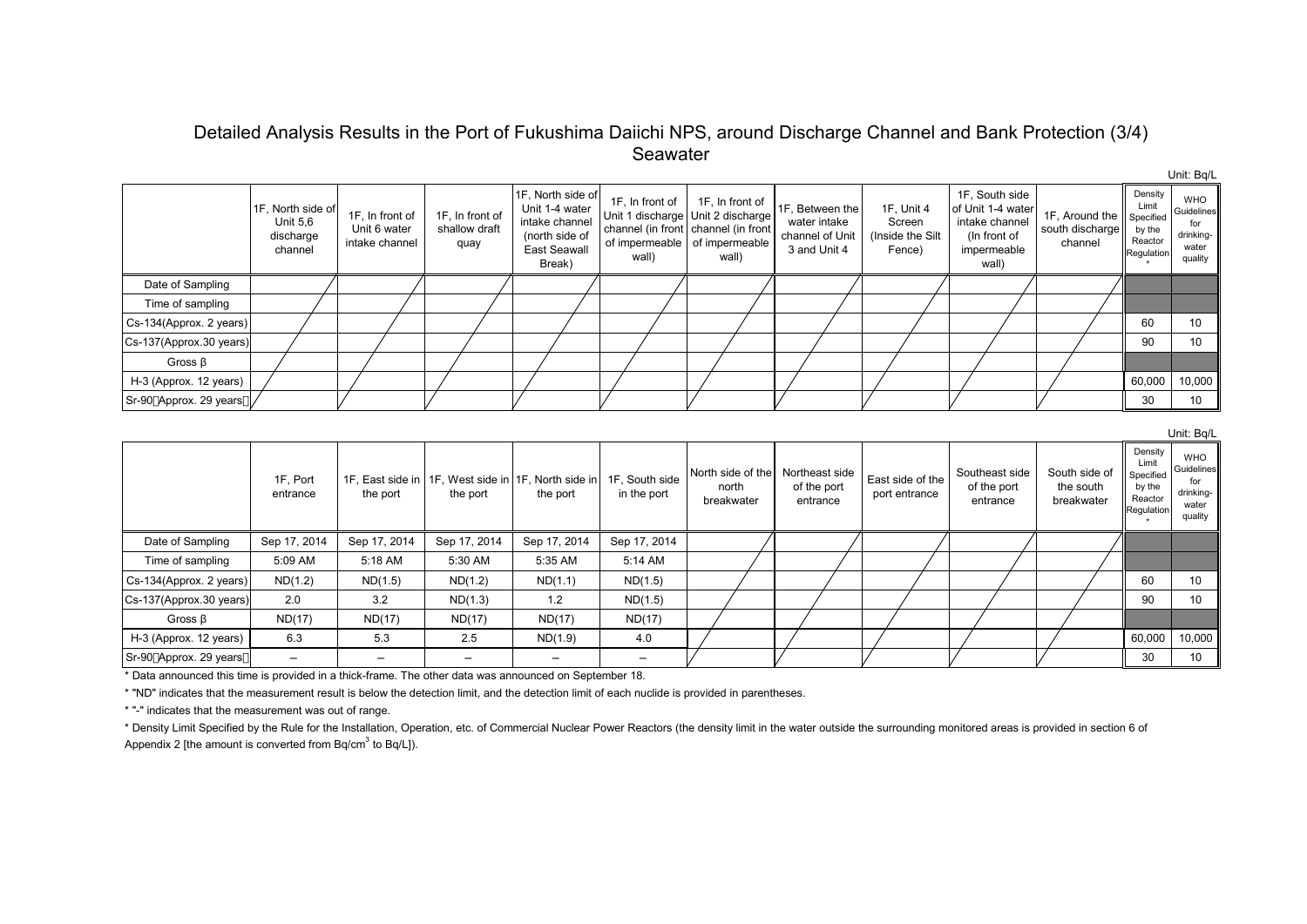# Detailed Analysis Results in the Port of Fukushima Daiichi NPS, around Discharge Channel and Bank Protection (4/4) Seawater

|                         | 1F, North side of<br>Unit 5,6<br>discharge<br>channel | 1F, In front of<br>Unit 6 water<br>intake channel | 1F, In front of<br>shallow draft<br>quay | 1F, North side of<br>Unit 1-4 water<br>intake channel<br>(north side of<br><b>East Seawall</b><br>Break) | 1F, In front of<br>wall) | 1F, In front of<br>Unit 1 discharge   Unit 2 discharge<br>channel (in front channel (in front<br>of impermeable of impermeable<br>wall) | 1F, Between the<br>water intake<br>channel of Unit<br>3 and Unit 4 | 1F, Unit 4<br>Screen<br>(Inside the Silt<br>Fence) | 1F, South side<br>of Unit 1-4 water<br>intake channel<br>(In front of<br>impermeable<br>wall) | 1F, Around the<br>south discharge<br>channel | Density<br>Limit<br>Specified<br>by the<br>Reactor<br>Regulation | <b>WHO</b><br>Guidelines<br>drinking-<br>water<br>quality |
|-------------------------|-------------------------------------------------------|---------------------------------------------------|------------------------------------------|----------------------------------------------------------------------------------------------------------|--------------------------|-----------------------------------------------------------------------------------------------------------------------------------------|--------------------------------------------------------------------|----------------------------------------------------|-----------------------------------------------------------------------------------------------|----------------------------------------------|------------------------------------------------------------------|-----------------------------------------------------------|
| Date of Sampling        |                                                       |                                                   |                                          |                                                                                                          |                          |                                                                                                                                         |                                                                    |                                                    |                                                                                               |                                              |                                                                  |                                                           |
| Time of sampling        |                                                       |                                                   |                                          |                                                                                                          |                          |                                                                                                                                         |                                                                    |                                                    |                                                                                               |                                              |                                                                  |                                                           |
| Cs-134(Approx. 2 years) |                                                       |                                                   |                                          |                                                                                                          |                          |                                                                                                                                         |                                                                    |                                                    |                                                                                               |                                              | 60                                                               | 10                                                        |
| Cs-137(Approx.30 years) |                                                       |                                                   |                                          |                                                                                                          |                          |                                                                                                                                         |                                                                    |                                                    |                                                                                               |                                              | 90                                                               | 10 <sup>°</sup>                                           |
| Gross $\beta$           |                                                       |                                                   |                                          |                                                                                                          |                          |                                                                                                                                         |                                                                    |                                                    |                                                                                               |                                              |                                                                  |                                                           |
| H-3 (Approx. 12 years)  |                                                       |                                                   |                                          |                                                                                                          |                          |                                                                                                                                         |                                                                    |                                                    |                                                                                               |                                              | 60,000                                                           | 10,000                                                    |
| Sr-90 Approx. 29 years  |                                                       |                                                   |                                          |                                                                                                          |                          |                                                                                                                                         |                                                                    |                                                    |                                                                                               |                                              | 30                                                               | 10                                                        |

Unit: Bq/L

Unit: Bq/L

|                         |                      |                |                                                                     |                |                               |                                          |                                           |                                   |                                           |                                          |                                                                  | O(10C)                                                    |
|-------------------------|----------------------|----------------|---------------------------------------------------------------------|----------------|-------------------------------|------------------------------------------|-------------------------------------------|-----------------------------------|-------------------------------------------|------------------------------------------|------------------------------------------------------------------|-----------------------------------------------------------|
|                         | 1F, Port<br>entrance | the port       | 1F, East side in   1F, West side in   1F, North side in<br>the port | the port       | 1F, South side<br>in the port | North side of the<br>north<br>breakwater | Northeast side<br>of the port<br>entrance | East side of the<br>port entrance | Southeast side<br>of the port<br>entrance | South side of<br>the south<br>breakwater | Density<br>Limit<br>Specified<br>by the<br>Reactor<br>Regulation | <b>WHO</b><br>Guidelines<br>drinking-<br>water<br>quality |
| Date of Sampling        | Sep 21, 2014         | Sep 21, 2014   | Sep 21, 2014                                                        | Sep 21, 2014   | Sep 21, 2014                  |                                          |                                           |                                   |                                           |                                          |                                                                  |                                                           |
| Time of sampling        | 9:05 AM              | 9:13 AM        | 9:16 AM                                                             | 9:20 AM        | 9:10 AM                       |                                          |                                           |                                   |                                           |                                          |                                                                  |                                                           |
| Cs-134(Approx. 2 years) | ND(1.1)              | ND(2.1)        | ND(1.3)                                                             | ND(1.4)        | ND(1.2)                       |                                          |                                           |                                   |                                           |                                          | 60                                                               | 10                                                        |
| Cs-137(Approx.30 years) | ND(1.3)              | 3.4            | ND(1.5)                                                             | ND(1.1)        | ND(1.4)                       |                                          |                                           |                                   |                                           |                                          | 90                                                               | 10                                                        |
| Gross $\beta$           | ND(17)               | ND(17)         | ND(17)                                                              | ND(17)         | ND(17)                        |                                          |                                           |                                   |                                           |                                          |                                                                  |                                                           |
| H-3 (Approx. 12 years)  | Under analysis       | Under analysis | Under analysis                                                      | Under analysis | Under analysis                |                                          |                                           |                                   |                                           |                                          | 60,000                                                           | 10,000                                                    |
| Sr-90 Approx. 29 years  |                      |                |                                                                     |                |                               |                                          |                                           |                                   |                                           |                                          | 30                                                               | 10 <sup>1</sup>                                           |

\* "ND" indicates that the measurement result is below the detection limit, and the detection limit of each nuclide is provided in parentheses.

\* "-" indicates that the measurement was out of range.

\* Density Limit Specified by the Rule for the Installation, Operation, etc. of Commercial Nuclear Power Reactors (the density limit in the water outside the surrounding monitored areas is provided in section 6 of Appendix 2 [the amount is converted from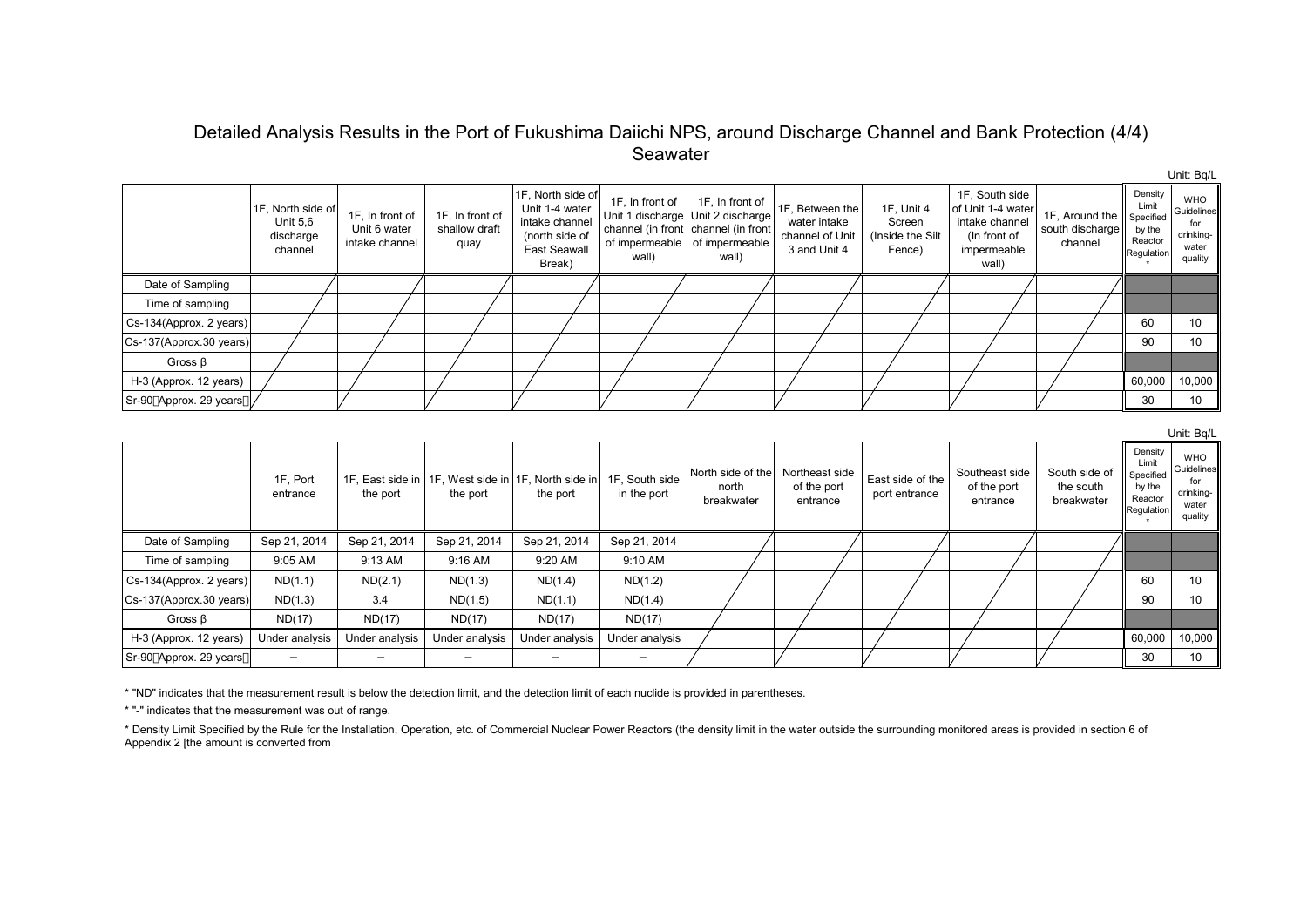#### <Reference> The Highest Dose Until the Previous Measurement (Groundwater Obtained at Bank Protection)

|                |                          |           |                                           |             |                                             |           |                                             |                                            |        |           |                                             |                     |                                             |           |                                               |           |                                            |           |                                             |                         |                             |                                                                 |              |           |                                             |                              |                           |                                           | Unit: Bq/L     |
|----------------|--------------------------|-----------|-------------------------------------------|-------------|---------------------------------------------|-----------|---------------------------------------------|--------------------------------------------|--------|-----------|---------------------------------------------|---------------------|---------------------------------------------|-----------|-----------------------------------------------|-----------|--------------------------------------------|-----------|---------------------------------------------|-------------------------|-----------------------------|-----------------------------------------------------------------|--------------|-----------|---------------------------------------------|------------------------------|---------------------------|-------------------------------------------|----------------|
|                |                          |           | Groundwater<br>observation hole<br>No.0-1 |             | Groundwater<br>observation hole<br>No.0-1-1 |           | Groundwater<br>observation hole<br>No.0-1-2 | Groundwater<br>observation hole<br>No.0-2  |        |           | Groundwater<br>observation hole<br>No.0-3-1 |                     | Groundwater<br>observation hole<br>No.0-3-2 |           | Groundwater<br>observation hole<br>No.0-4     |           | Groundwater<br>observation hole<br>No.1    |           | Groundwater<br>observation hole<br>$No.1-1$ | Groundwater<br>$No.1-2$ | observation hole            | Groundwater<br>observation hole<br>$No.1-3$                     |              |           | Groundwater<br>observation hole<br>$No.1-4$ | observation hole<br>$No.1-5$ | Groundwater               | Groundwater<br>observation hole<br>No.1-6 |                |
|                | Cs-134 (Approx. 2 years) | 29        | < 5/25                                    | <b>ND</b>   |                                             | 0.61      | <3/2>                                       | 0.61                                       | 10/13  | 0.64      | <4/6                                        | 0.86                | <9/8>                                       | 0.70      | < 6/29                                        | 13        | 8/29                                       | 1.9       | 7/8                                         | 11,000                  | 7/9                         | 10                                                              | 9/2          | 1.5       | 7/8                                         | 310                          | 8/5                       | 12.000                                    | <8/12>         |
|                | Cs-137 (Approx.30 years) | 78        | < 5/25                                    | <b>ND</b>   |                                             | 1.5       | <3/2>                                       | 2.2                                        | 1/12   | 1.1       | <4/6                                        | 2.3                 | < 9/8                                       | 1.6       | < 6/29                                        | 31        | 8/29                                       | 3.6       | $7/8$                                       | 22,000                  | 7/9                         | 24                                                              | 9/2          | 3.6       | 7/8                                         | 650                          | 8/5                       | 34,000                                    | <8/12>         |
|                | Ru-106 (Approx. 370 days | <b>ND</b> |                                           | <b>ND</b>   |                                             | <b>ND</b> |                                             | <b>ND</b>                                  |        | <b>ND</b> |                                             | <b>ND</b>           |                                             | <b>ND</b> |                                               | 26        | 5/24                                       | 7.9       | 7/8                                         | 160                     | 8/15                        | 17                                                              | 7/22<br>8/8  | 3.1       | 8/8                                         | <b>ND</b>                    |                           | <b>ND</b>                                 |                |
| The            | Mn-54 (Approx. 310 days) | <b>ND</b> |                                           | <b>ND</b>   |                                             | <b>ND</b> |                                             | <b>ND</b>                                  |        | <b>ND</b> |                                             | 0.64                | <2/20                                       | <b>ND</b> |                                               | <b>ND</b> |                                            | 1.0       | 7/5                                         | 62                      | 7/5                         | <b>ND</b>                                                       |              | <b>ND</b> |                                             | <b>ND</b>                    |                           | 320                                       | 2/13<br><2/17> |
| other          | Co-60 (Approx. 5 years)  | <b>ND</b> |                                           | <b>ND</b>   |                                             | <b>ND</b> |                                             | <b>ND</b>                                  |        | <b>ND</b> |                                             | <b>ND</b>           |                                             | <b>ND</b> |                                               | 0.50      | 7/19                                       | <b>ND</b> |                                             | 3.1                     | 7/8                         | <b>ND</b>                                                       |              | <b>ND</b> |                                             | <b>ND</b>                    |                           | 830                                       | <2/20>         |
|                | Sb-125 (Approx. 3 years) | <b>ND</b> |                                           | <b>ND</b>   |                                             | <b>ND</b> |                                             | <b>ND</b>                                  |        | <b>ND</b> |                                             | <b>ND</b>           |                                             | <b>ND</b> |                                               | 1.7       | 7/11                                       | <b>ND</b> |                                             | 250                     | 7/15                        | 1.4                                                             | 7/12<br>8/26 | <b>ND</b> |                                             | 12                           | 8/8                       | 34                                        | < 5/19 >       |
|                | Gross $\beta$            | 300       | [8/29]<br>< 5/18                          | 21          | 12/7                                        | 24        | < 6/22                                      | 87                                         | 10/13  | <b>ND</b> |                                             | 67                  | 12/11                                       | 44        | < 6/22>                                       | 1,900     | 5/24                                       | 4,400     | 7/8                                         | ,300,000                | 7/8                         | 160,000                                                         | 8/12<br>8/15 | 380       | 8/19                                        | 56,000                       | 8/5                       | 1,400,000                                 | <8/12>         |
|                | H-3 (Approx. 12 years)   | 45,000    | 8/29                                      | 18,000      | 12/7                                        | 74,000    | [12/15]<br><1/19                            | 6,800                                      | <2/16  | <b>ND</b> |                                             | 76,000              | <2/6>                                       | 56,000    | <2/23>                                        | 500,000   | 5/24<br>6/7                                | 630,000   | 7/8                                         | 430,000                 | 9/16                        | 290,000                                                         | 7/12         | 98,000    | 7/11                                        | 72,000                       | 8/15                      | $*2$<br>110,000                           | <2/6>          |
|                | Sr-90(Approx. 29 years)  | 140       | 8/8                                       | 7.9         | 12/7                                        | 2.6       | 11/10                                       | 0.73                                       | 9/2    | 1.5       | 11/20                                       | 2.3                 | 12/6                                        | ND(0.83)  | 10/27                                         | 1,300     | 8/22                                       | 2,300     | 6/28                                        | 6,000,000               | 7/5                         | 130,000                                                         | 8/8          | 200       | 7/8                                         | 5,100                        | 8/22                      | 690,000                                   | < 5/12 >       |
|                |                          |           |                                           |             |                                             |           |                                             |                                            |        |           |                                             |                     |                                             |           |                                               |           |                                            |           |                                             |                         |                             | Groundwater                                                     |              |           |                                             |                              |                           |                                           | Unit: Bq/L     |
|                |                          |           | Groundwater<br>observation hole<br>No.1-8 |             | Groundwater<br>observation hole<br>No.1-9   |           | Groundwater<br>observation hole<br>No.1-10  | Groundwater<br>observation hole<br>No.1-11 |        |           | Groundwater<br>observation hole<br>No.1-12  |                     | Groundwater<br>observation hole<br>No.1-13  |           | Groundwater<br>observation hole<br>No.1-14    |           | Groundwater<br>observation hole<br>No.1-15 |           | Groundwater<br>observation hole<br>No.1-16  | Groundwater             | observation hole<br>No.1-17 | pumped up from<br>the well point<br>(between Unit 1<br>and $2)$ |              |           | Groundwater<br>observation hole<br>No.2     | observation hole<br>$No.2-1$ | Groundwater               | Groundwater<br>observation hole<br>No.2-2 |                |
|                | Cs-134 (Approx. 2 years) | 47        | 11/25                                     | 170         | 9/3                                         |           |                                             | 1.1                                        | <1/13  | 74        | 10/21                                       | 37,000              | <2/13>                                      | 88        | $2^*2$ <2/27>                                 | <b>ND</b> |                                            | 30        | <7/28                                       | 1.4                     | <7/7>                       | 110                                                             | 9/23         | 0.88      | <2/26                                       | 0.66                         | 9/1                       | 15                                        | 2/12           |
|                | Cs-137 (Approx.30 years) | 110       | 11/25                                     | 380         | 9/3                                         |           |                                             | 3.4                                        | <4/28  | 170       | 10/21                                       | 93,000              | <2/13>                                      | 230       | *2<br><2/27>                                  | 0.88      | <7/10                                      | 86        | <7/28                                       | 2.8                     | 4/28<br>< 9/8               | 250                                                             | 9/23         | 2.5       | <2/26                                       | 1.1                          | 8/29<br>9/1               | 38                                        | 2/12           |
|                | Ru-106 (Approx. 370 days | <b>ND</b> |                                           | <b>ND</b>   |                                             | ÷.        |                                             | <b>ND</b>                                  |        | 5.4       | 10/28                                       | <b>ND</b>           |                                             | <b>ND</b> |                                               | <b>ND</b> |                                            | 9.2       | 10/28                                       | 5.5                     | <4/21<br>< 5/1 >            | 25                                                              | 9/2          | <b>ND</b> |                                             | <b>ND</b>                    |                           | <b>ND</b>                                 |                |
| The            | Mn-54 (Approx. 310 days) | 12        | <2/3>                                     | <b>ND</b>   |                                             |           |                                             | <b>ND</b>                                  |        | <b>ND</b> |                                             | <b>ND</b>           |                                             | 2.1       | < 9/8                                         | <b>ND</b> |                                            | 11        | <8/25                                       | <b>ND</b>               |                             | 8.5                                                             | <4/28        | <b>ND</b> |                                             | <b>ND</b>                    |                           | <b>ND</b>                                 |                |
| other          | Co-60 (Approx. 5 years)  | 1.3       | <2/3>                                     | <b>ND</b>   |                                             |           |                                             | <b>ND</b>                                  |        | 0.51      | 10/24                                       | <b>ND</b>           |                                             | 0.44      | < 5/29                                        | <b>ND</b> |                                            | 0.9       | 11/7                                        | 0.61                    | 11/25                       | 0.61                                                            | < 6/9        | <b>ND</b> |                                             | <b>ND</b>                    |                           | <b>ND</b>                                 |                |
|                | Sb-125 (Approx. 3 years) | <b>ND</b> |                                           | <b>ND</b>   |                                             | $\sim$    |                                             | <b>ND</b>                                  |        | 61        | 10/21                                       | <b>ND</b>           |                                             | <b>ND</b> |                                               | <b>ND</b> |                                            | 24        | < 6/16                                      | 2.1                     | 11/25                       | <b>ND</b>                                                       |              | <b>ND</b> |                                             | <b>ND</b>                    |                           | <b>ND</b>                                 |                |
|                | Gross $\beta$            | 59,000    | <2/3>                                     | $2,100^{2}$ | 11/17                                       | $78*2$    | <1/27>                                      | 2,300                                      | 12/26  | 1,100     | < 5/5 >                                     | 260,000             | 2/12<br><2/13>                              | 22,000    | <8/14>                                        | 110       | <7/10                                      | 3,100,000 | <1/20><br><1/30<br><2/3>                    | 790,000                 | < 9/18                      | ,900,000                                                        | 9/23         | 1,700     | 7/8                                         | 380                          | 7/29                      | 600                                       | <4/16          |
|                | H-3 (Approx. 12 years)   | 33,000    | < 6/2 >                                   | *2<br>860   | 11/14                                       |           | $270,000^{2}$ < 1/27>                       | 85,000                                     | 9/13   | 440,000   | 10/31                                       | 88,000              | <2/12>                                      | 23,000    | <2/13>                                        | 74,000    | <7/10                                      | 43,000    | 9/26                                        | 32,000                  | <1/20                       | 460,000                                                         | 8/19         | 1,000     | <2/23                                       | 440                          | 8/26                      | 660                                       | <1/8>          |
|                | Sr-90(Approx. 29 years)  | 35,000    | <2/17>                                    | 300         | 10/3                                        |           |                                             | 22                                         | <1/9   | 290       | 10/21                                       | 160,000             | <2/12>                                      | 2,200     | < 5/12 >                                      |           | Under analysis                             | 2,700,000 | <2/13                                       | 5,600                   | < 5/12 >                    |                                                                 |              | 54        | 5/31                                        | 5.9                          | 7/25                      | 320                                       | 12/25          |
|                |                          |           | Groundwater                               |             | Groundwater                                 |           | Groundwater                                 | Groundwater                                |        |           | Groundwater                                 |                     | Groundwater                                 |           | Groundwater<br>pumped up from                 |           | Groundwater                                |           | Groundwater                                 | Groundwater             |                             | Groundwater                                                     |              |           | Groundwater                                 |                              | Unit: Bq/L<br>Groundwater |                                           |                |
|                |                          |           | observation hole<br>No.2-3                |             | observation hole<br>No.2-5                  |           | observation hole<br>No.2-6                  | observation hole<br>No.2-7                 |        |           | observation hole<br>No.2-8                  |                     | observation hole<br>No.2-9                  |           | the well point<br>(between Unit 2<br>and $3)$ |           | observation hole<br>No.3                   | $No.3-1$  | observation hole<br>7/25                    |                         | observation hole<br>No.3-2  | observation hole<br>$No.3-3$                                    |              |           | observation hole<br>No.3-4                  | observation hole             | No.3-5                    |                                           |                |
|                | Cs-134 (Approx. 2 years) | 2.2       | <2/26                                     | 41          | <5/7>                                       | 17        | <3/11>                                      | 3.5                                        | <2/23  | 1.3       | <7/20                                       | <b>ND</b>           |                                             | 2.2       | <9/7                                          | 3.5       | 7/25                                       | 1.2       | 8/8                                         | 23                      | <8/27>                      | 180                                                             | <7/2>        | 5.1       | <7/23                                       | 100                          | <7/30                     |                                           |                |
|                | Cs-137 (Approx.30 years) | 5.5       | <2/26                                     | 110         | <5/7>                                       | 50        | <3/11>                                      | 9.0                                        | <2/23> | 3.4       | <7/20                                       | $0.58$ <sup>2</sup> | <2/11>                                      | 5.7       | <9/7                                          | 5.9       | 8/8                                        | 2.6       | 8/1                                         | 68                      | < 9/3 >                     | 500                                                             | <7/2>        | 16        | <8/27>                                      | 310                          | <7/30                     |                                           |                |
|                | Ru-106 (Approx. 370 days | <b>ND</b> |                                           | <b>ND</b>   |                                             | <b>ND</b> |                                             | <b>ND</b>                                  |        | <b>ND</b> |                                             | $6.5^{2}$           | <2/11>                                      | <b>ND</b> |                                               | <b>ND</b> |                                            | <b>ND</b> |                                             | <b>ND</b>               |                             | <b>ND</b>                                                       |              | <b>ND</b> |                                             | $\sim$                       |                           |                                           |                |
| The<br>other y | Mn-54 (Approx. 310 days) | 0.29      | 12/6                                      | 0.95        | <6/4>                                       | <b>ND</b> |                                             | <b>ND</b>                                  |        | <b>ND</b> |                                             | <b>ND</b>           |                                             | <b>ND</b> |                                               | <b>ND</b> |                                            | <b>ND</b> |                                             | <b>ND</b>               |                             | <b>ND</b>                                                       |              | 0.54      | 10/30                                       | $\sim$                       |                           |                                           |                |
|                | Co-60 (Approx. 5 years)  | <b>ND</b> |                                           | <b>ND</b>   |                                             | <b>ND</b> |                                             | <b>ND</b>                                  |        | <b>ND</b> |                                             | <b>ND</b>           |                                             | <b>ND</b> |                                               | <b>ND</b> |                                            | <b>ND</b> |                                             | <b>ND</b>               |                             | <b>ND</b>                                                       |              | <b>ND</b> |                                             | $\sim$                       |                           |                                           |                |
|                | Sb-125 (Approx. 3 years) | <b>ND</b> |                                           | 74          | < 5/7                                       | <b>ND</b> |                                             | <b>ND</b>                                  |        | <b>ND</b> |                                             | <b>ND</b>           |                                             | <b>ND</b> |                                               | 1.6       | 1/1>                                       | <b>ND</b> |                                             | <b>ND</b>               |                             | <b>ND</b>                                                       |              | <b>ND</b> |                                             | $\sim$                       |                           |                                           |                |
|                | Gross $\beta$            | 1,500     | 12/6<br>1/8                               | 150,000     | <2/12>                                      | 3,200     | 12/5                                        | 1,300                                      | < 6/20 | 5,800     | <7/23<br><4/6                               | 1,700               | <2/7>                                       | 240,000   | 12/12                                         | 1,400     | 7/11                                       | 180       | 8/1                                         |                         | 3,100  /20><8/28            | 8,900                                                           | <7/2>        | 46        | <8/13>                                      | 510                          | <7/16                     |                                           |                |
|                | H-3 (Approx. 12 years)   | 1,700     | 12/6                                      | 7,900       | <4/9>                                       | 1,900     | <8/10                                       | 1,100                                      | <1/19  | 1,700     | <8/6><br><8/13                              | 13,000              | <2/7><br><2/11>                             | 8,900     | < 9/14                                        | 3,200     | Dec. 12<br>2012<br>Dec. 12                 | 460       | 8/1                                         | 3,700                   | <7/9>                       | 8,000                                                           | < 5/7 >      | 170       | 9/18                                        | 170                          | <1/8>                     |                                           |                |
|                | Sr-90(Approx. 29 years)  | 1,200     | 12/6                                      | 34,000      | < 5/7                                       |           | Under analysis                              | ND(1.4)                                    | 11/21  | 3,900     | <3/30                                       | $1,200^2$           | <2/11>                                      | . —       |                                               | 8.3       | 2012                                       | 4.4       | 7/23                                        | 2,000                   | <4/18                       | 3,600                                                           | <4/30        | <b>ND</b> |                                             | 200                          | < 5/28                    |                                           |                |

Since some samples are still under analysis, the highest dose of the Strontium-90 is among those previously announced.

\*1 Analysis result of pumped water. \*2 The results are for a reference, since the water was highly turbid. (γ and Gross β were measured after filtration.)

\* "ND" indicates that the measurement result is below the detection limit.

\* Date of sampling is provided in parentheses. ( ): 2013, < >: 2014 \* "\*" is provided next to the name of the holes where the sampling could not be performed due to the chemical injection of ground improvement.